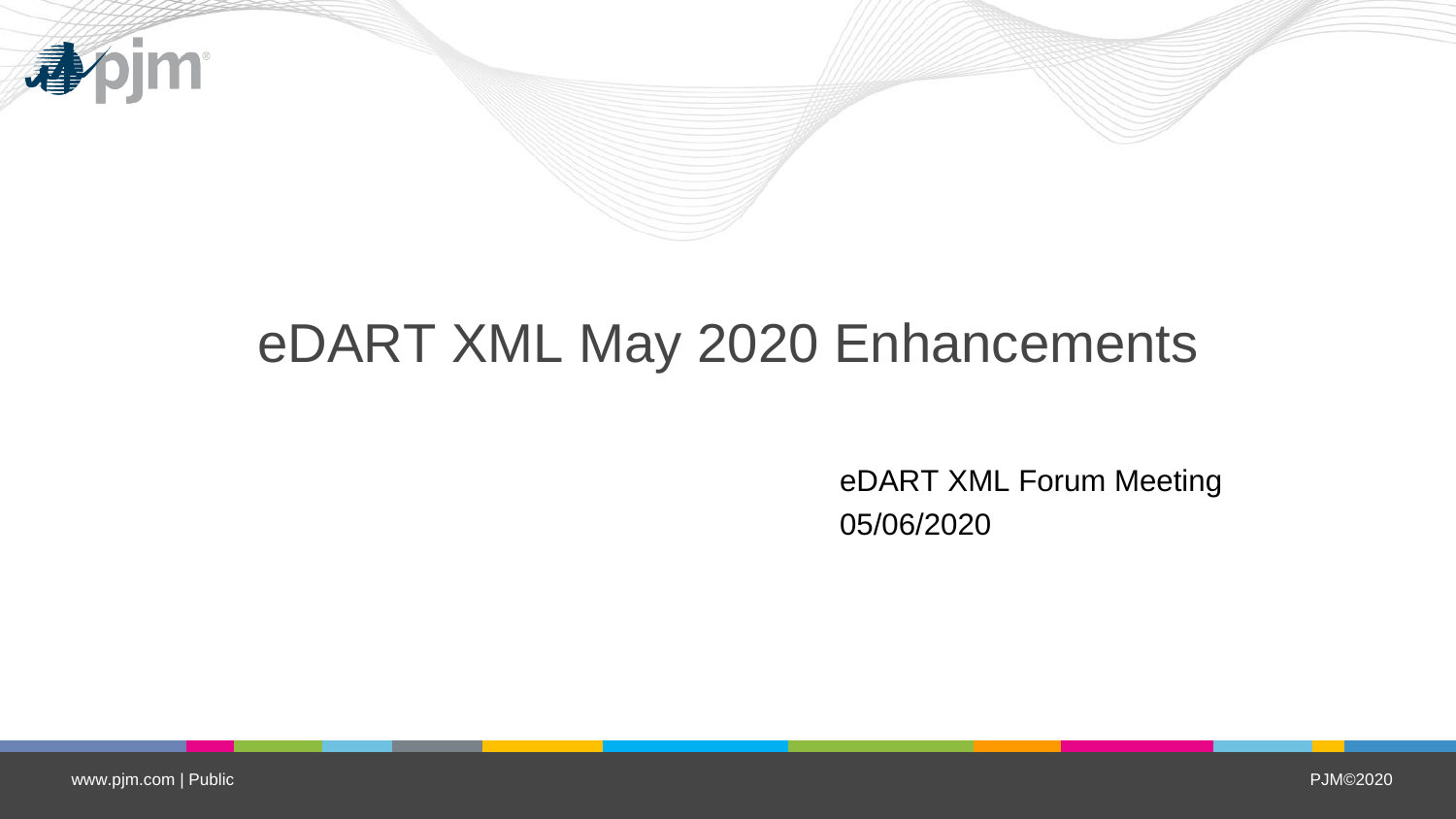



- General Discussion Topics
- May 2020 Enhancements
- Future Enhancements
- Question and Answer Resolution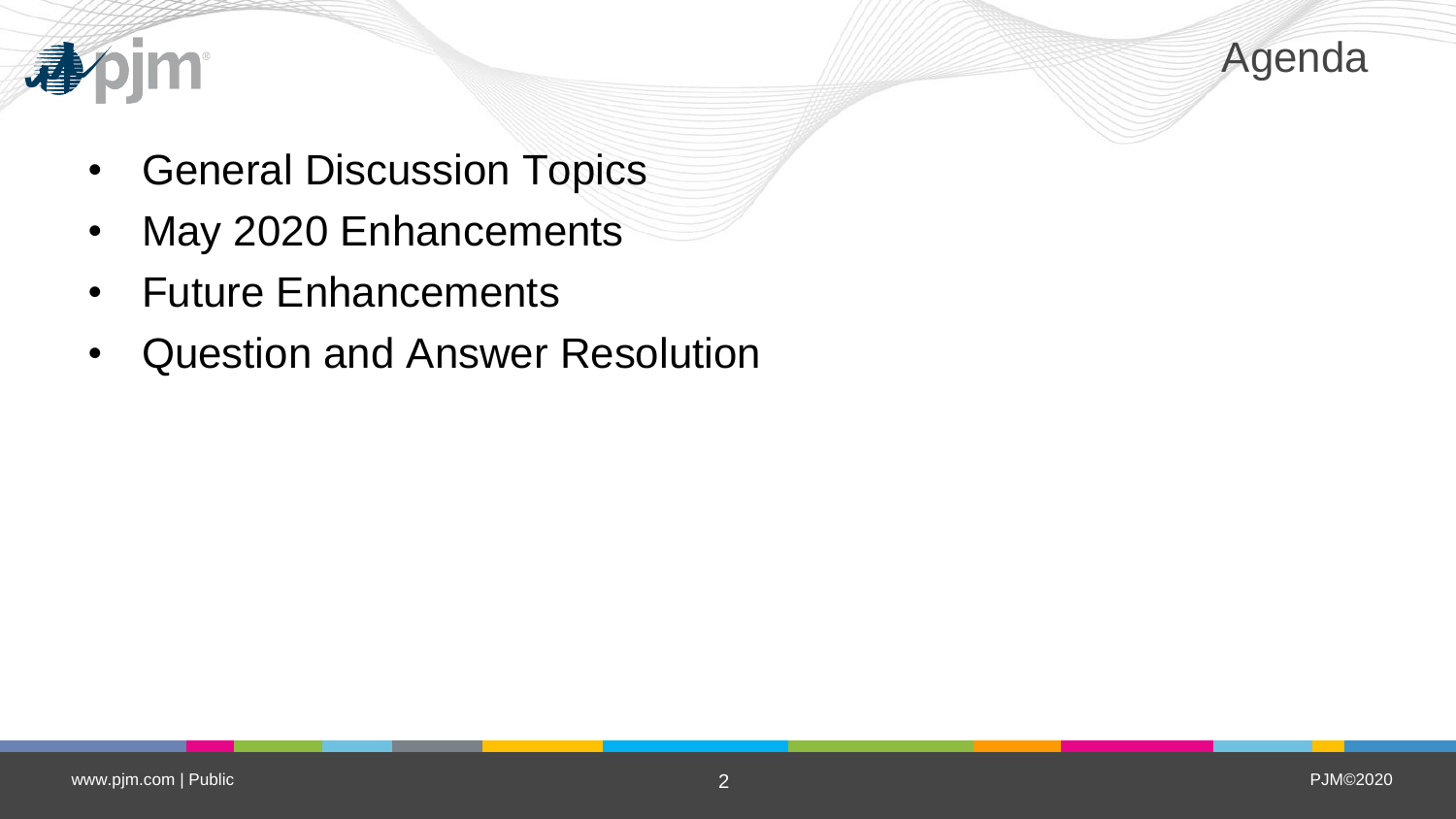

# General Discussion Topics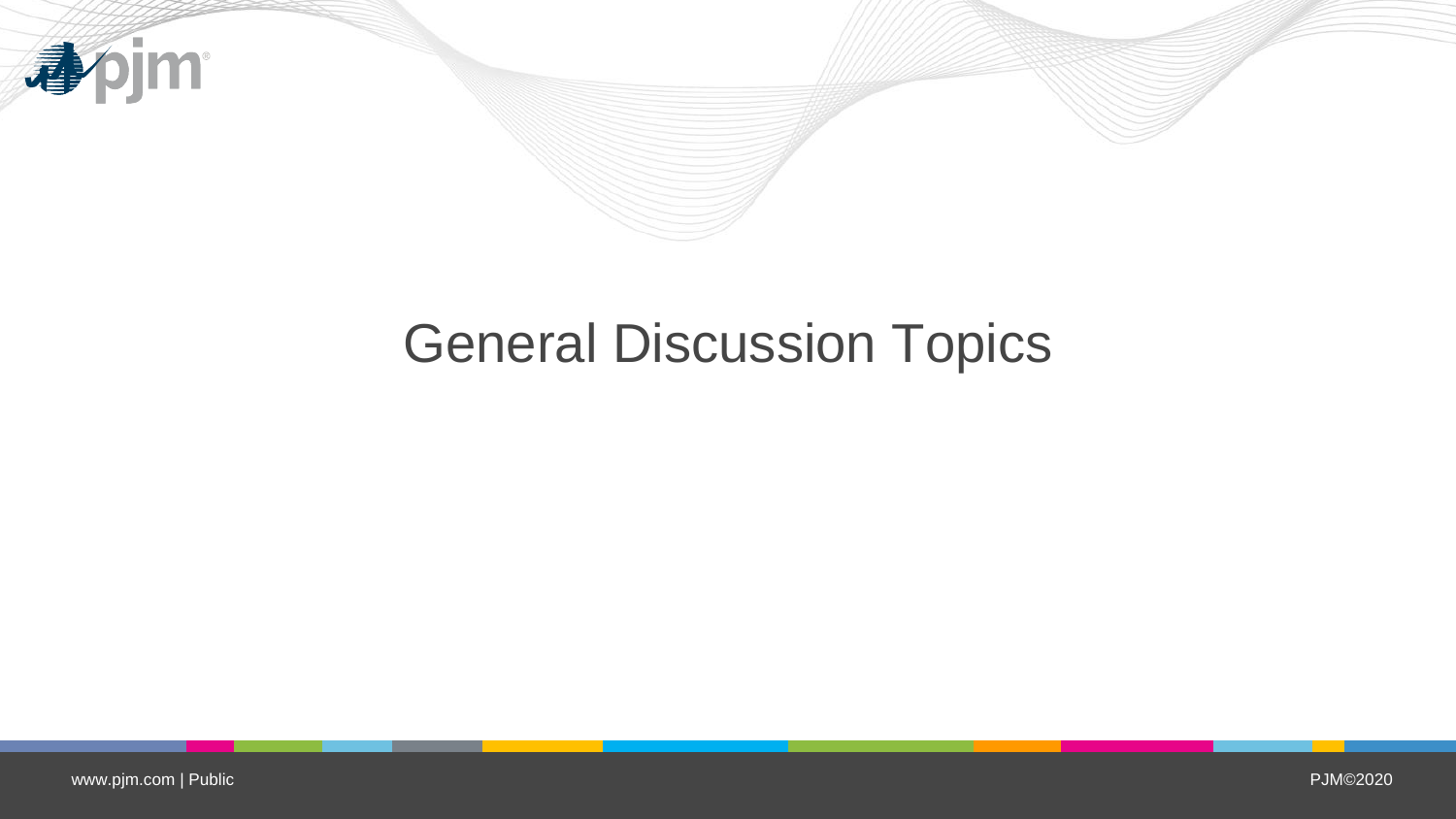

eDART Refresh Update

## **Browserless**

- Phase 1: PJMCLI Integration
- Phase 2: New browserless functionality (Q1 & Q2 2021)
	- Refreshed endpoints and new functionality will be delivered incrementally
- Parallel Production/Training (Nov 2020 thru Q4 2021)
- Production "Go-Live" (Q4 2021)
	- Retire filetransfer jar file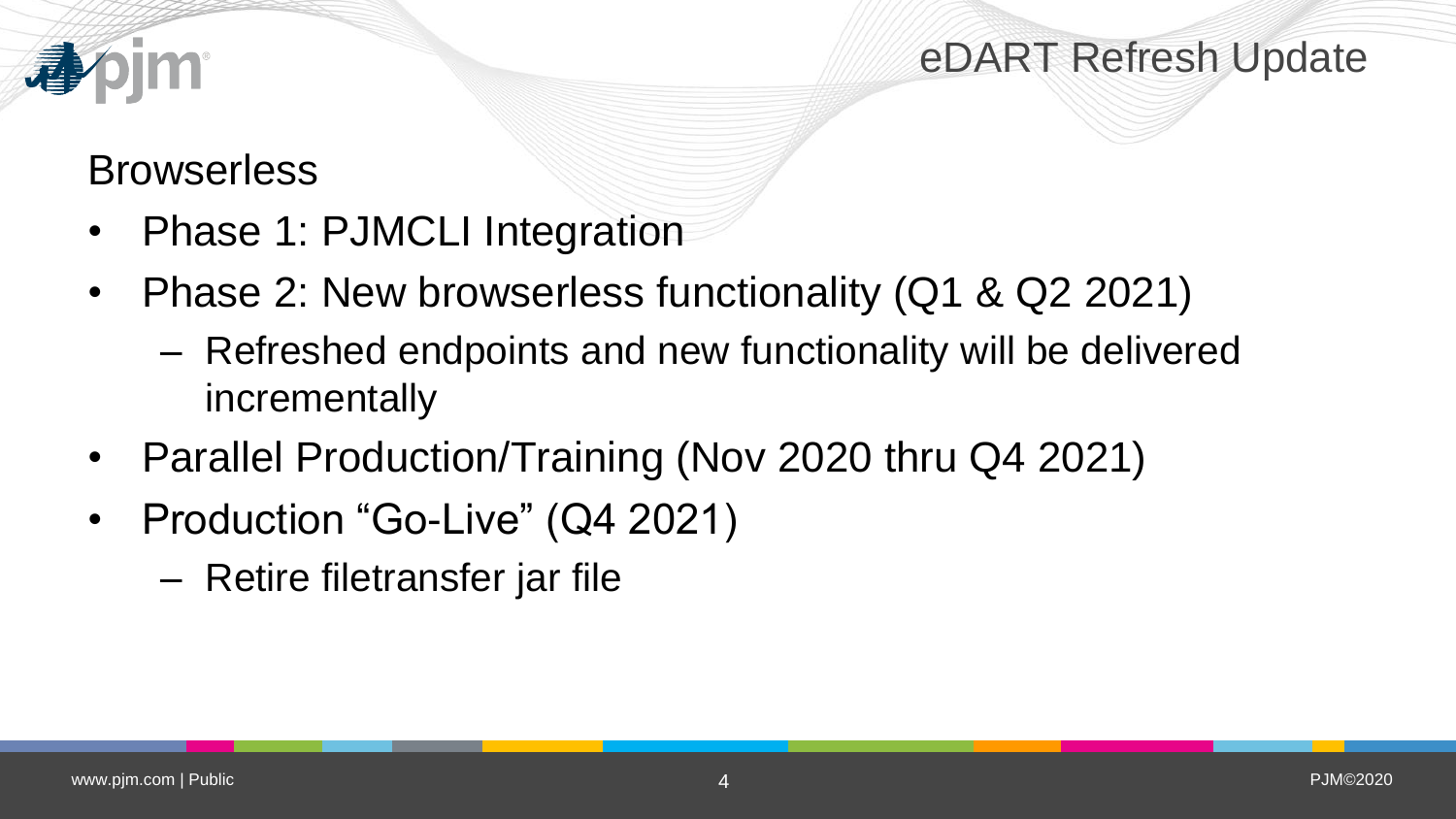

With the eDART refresh, management of eDART accounts will be migrated to Account Manager.

In preparation for that:

- Use Account Manager User ID for new eDART account requests.
- Update email addresses for existing accounts.
- Clean up dormant and invalid accounts.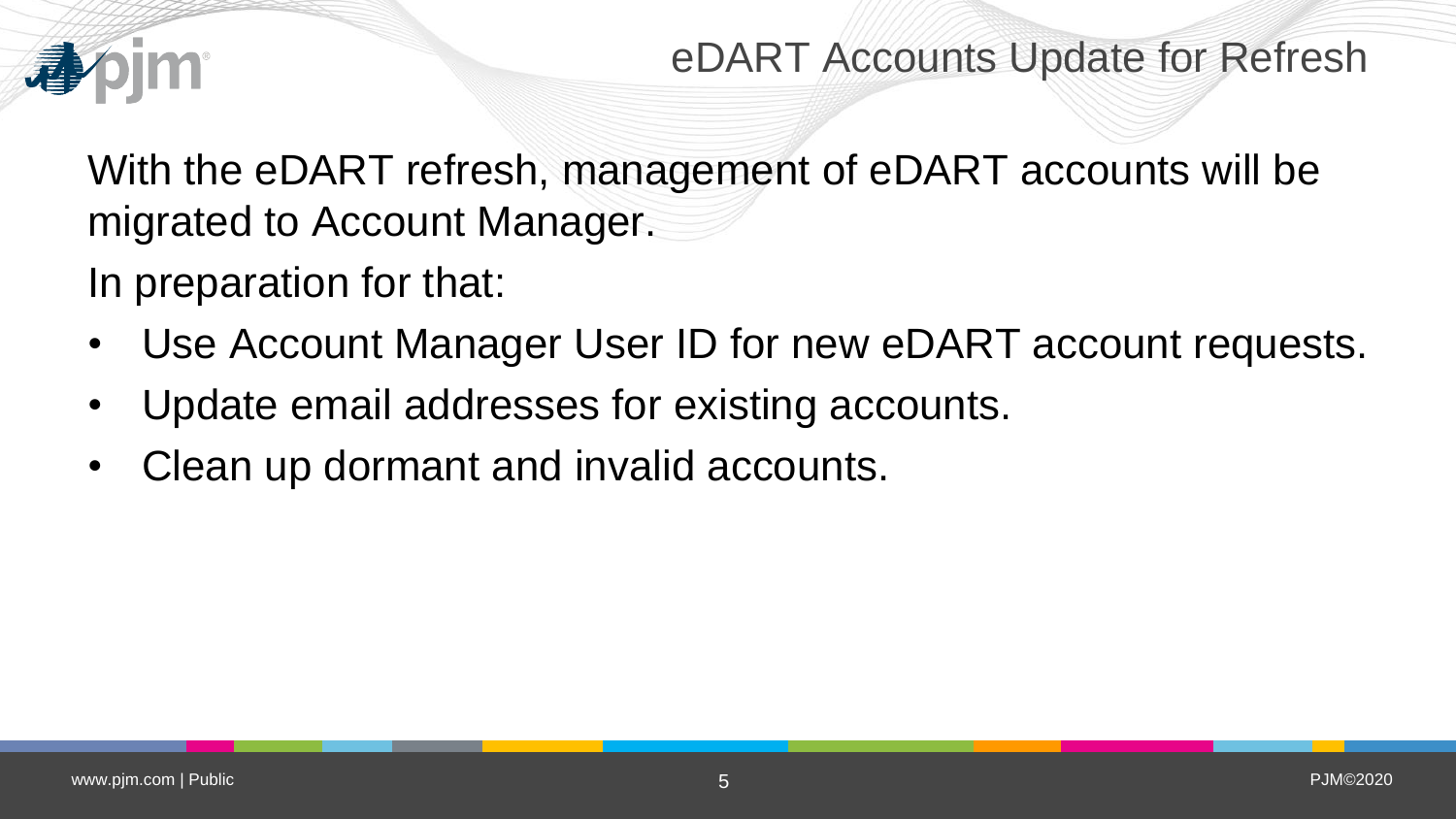

Emails to [edarthelp@pjm.com](mailto:edarthelp@pjm.com) and eDART team members now used to create Salesforce cases.

- Enables better tracking of open eDART help requests.
- Email responses and status updates will be sent via Salesforce (from e2cp… .salesforce.com).
- More information available in the [Member Community.](https://pjm.force.com/Members/s/article/PJM-Customer-Support-and-Case-Management-via-Email-and-Communities)

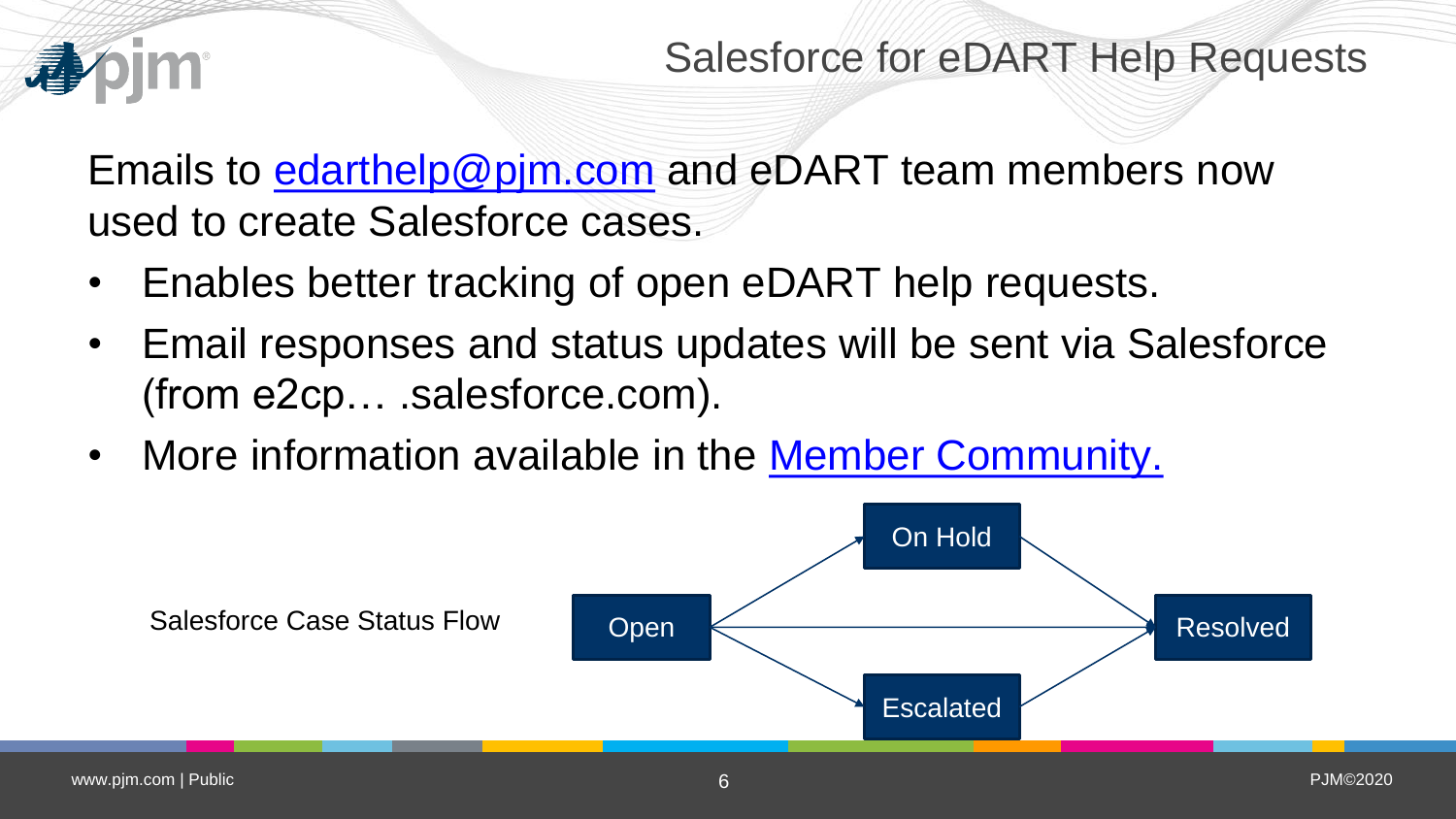

## Summer 2020 Model Build

Model Build Date: Wednesday, May 27th

eDART Advance Model Build Date: Wednesday, May 13th

- Download updated equipment lists in eDART
- Download updated Equipment List/Complete Descriptions file: <https://edart.pjm.com/reports/equiplist.csv>
- Transmission Tickets can be created or updated for future equipment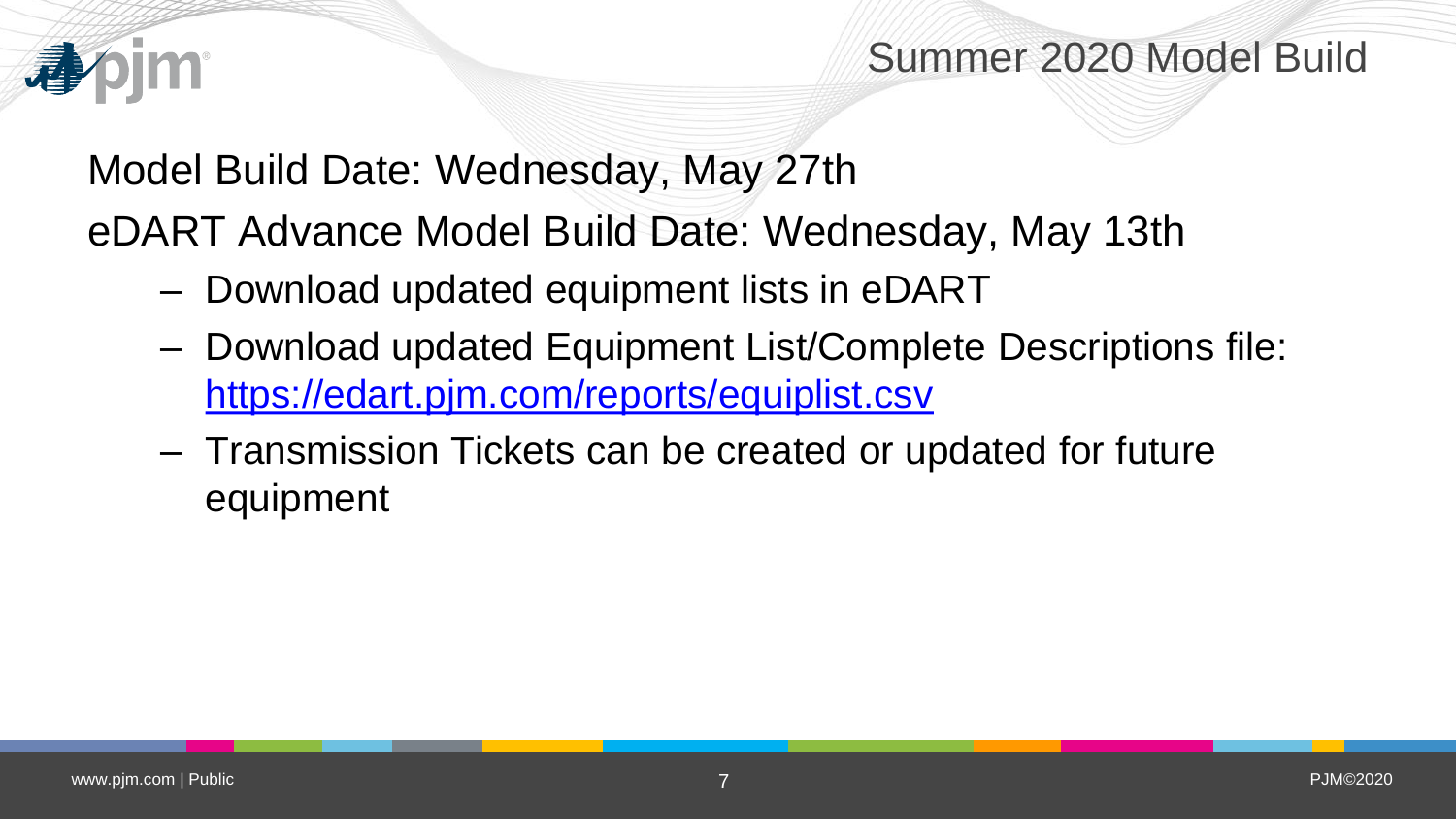

# May 2020 Enhancements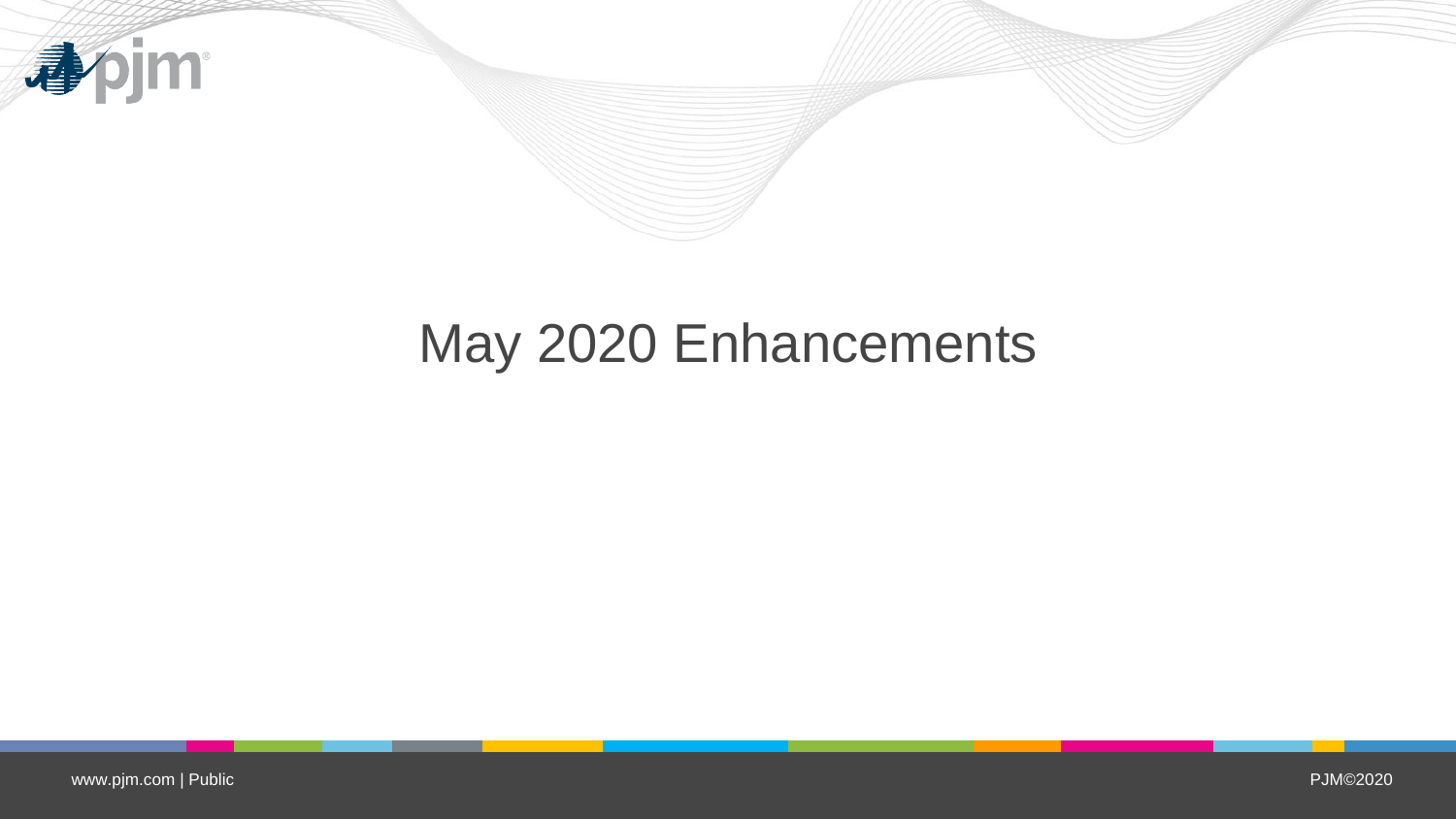

Release Schedule

Production release of May enhancements scheduled for

Thursday, May 28th.

- eDART unavailability will be announced at least 3 business days prior.
- Sandbox release scheduled for May 14th.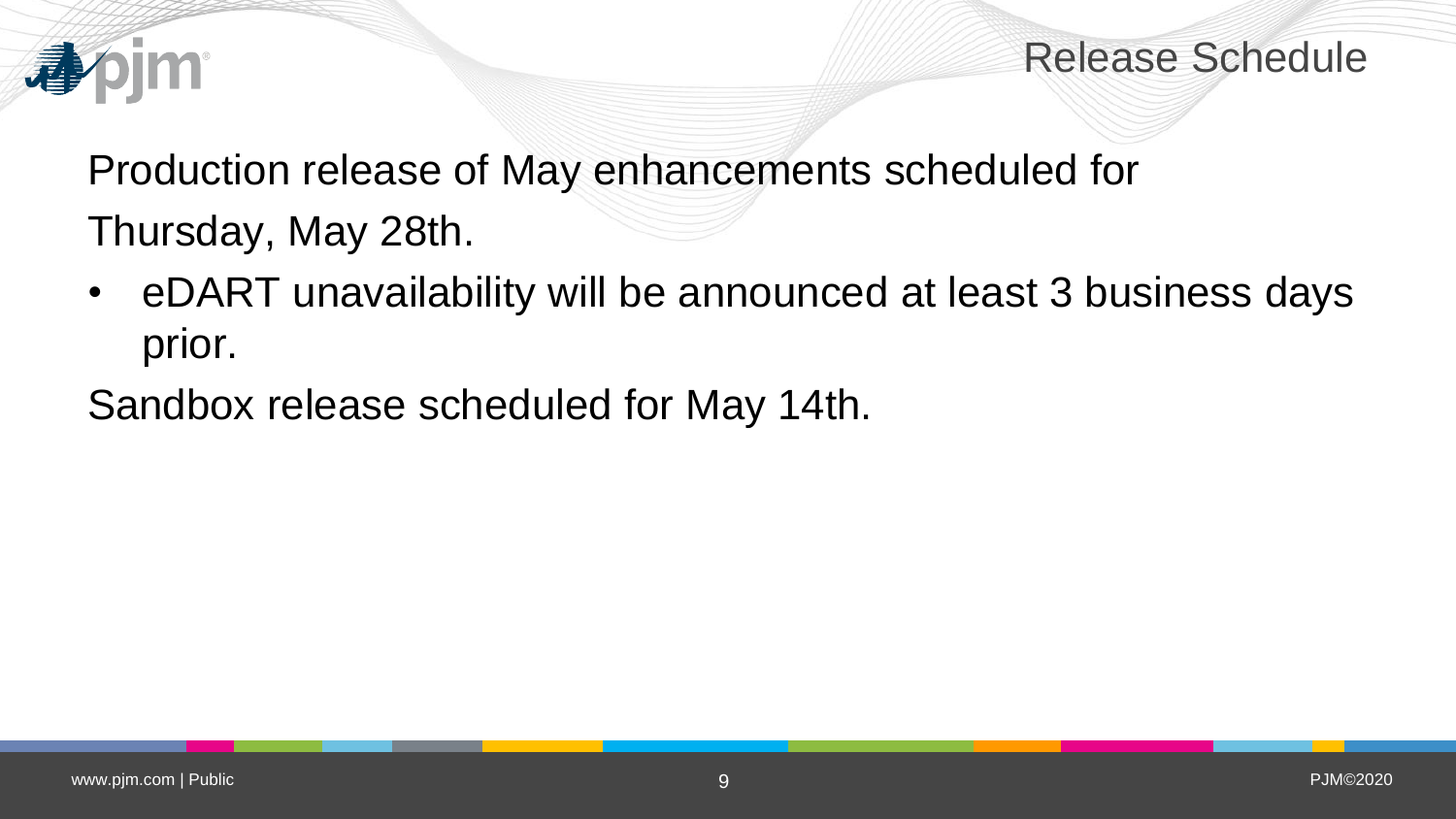

As discussed during the March 2020 eDART Forum meeting, the GO Survey XML functionality is being retired.

- XML functionality is rarely used
- No valid XML responses since 2017; few uploads with mixed quality

The .TXT upload functionality remains available to respond to surveys for multiple units at a time.

If you have any questions, concerns, or feedback please contact [EdartGOSurvey@pjm.com.](mailto:EdartGOSurvey@pjm.com)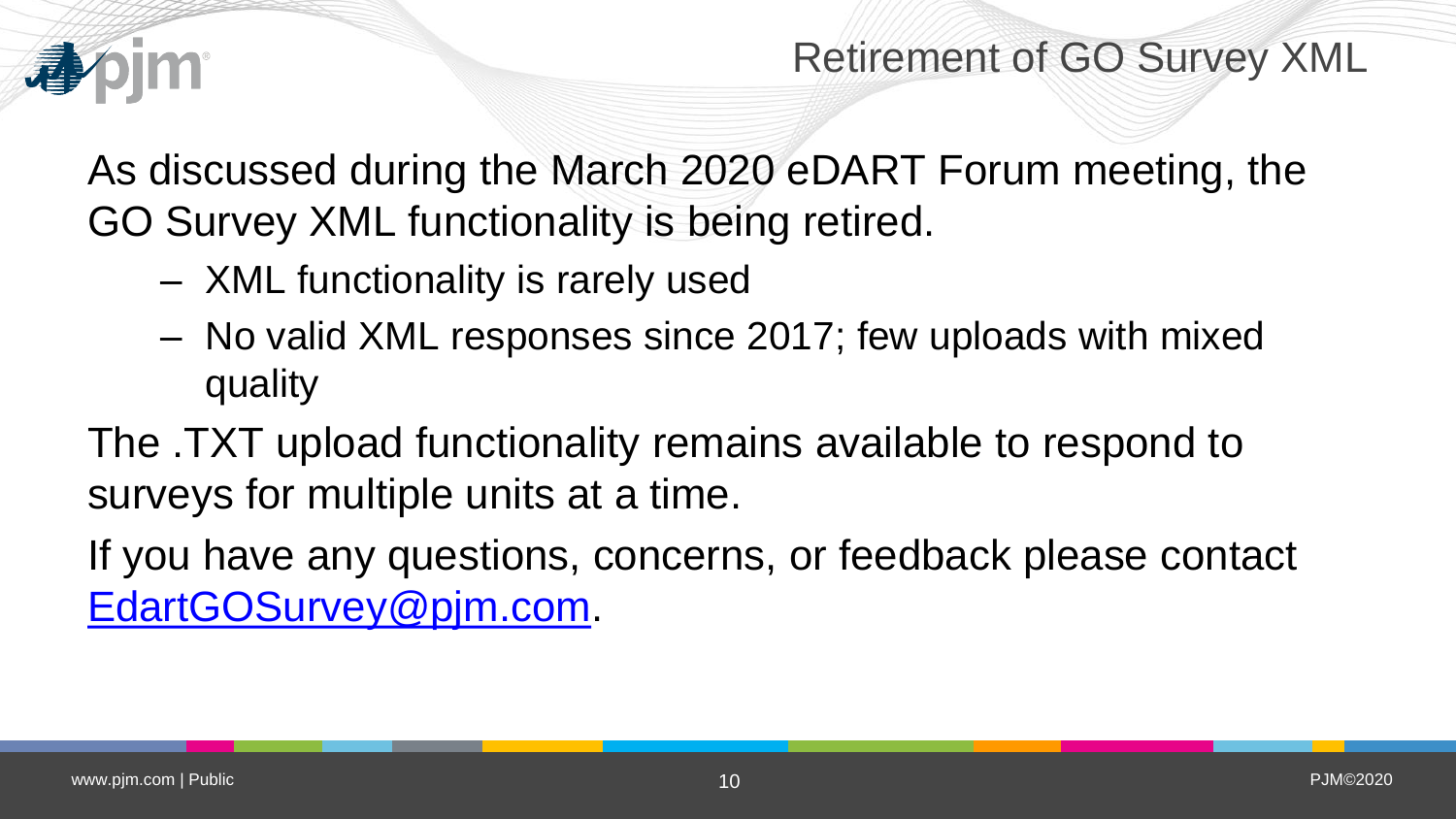

Voltage Control Philosophy information, which was populated and updated based on GO feedback, is no longer the primary method for communicating the nature of a unit's Voltage Schedule to PJM.

As a result, the <voltageControlPhilosophy> tag is being removed from generators and generators4trans downloads.

Updated XML Documents available at <https://pjm.com/pub/etools/edart/xmldocs/xmldoc.html>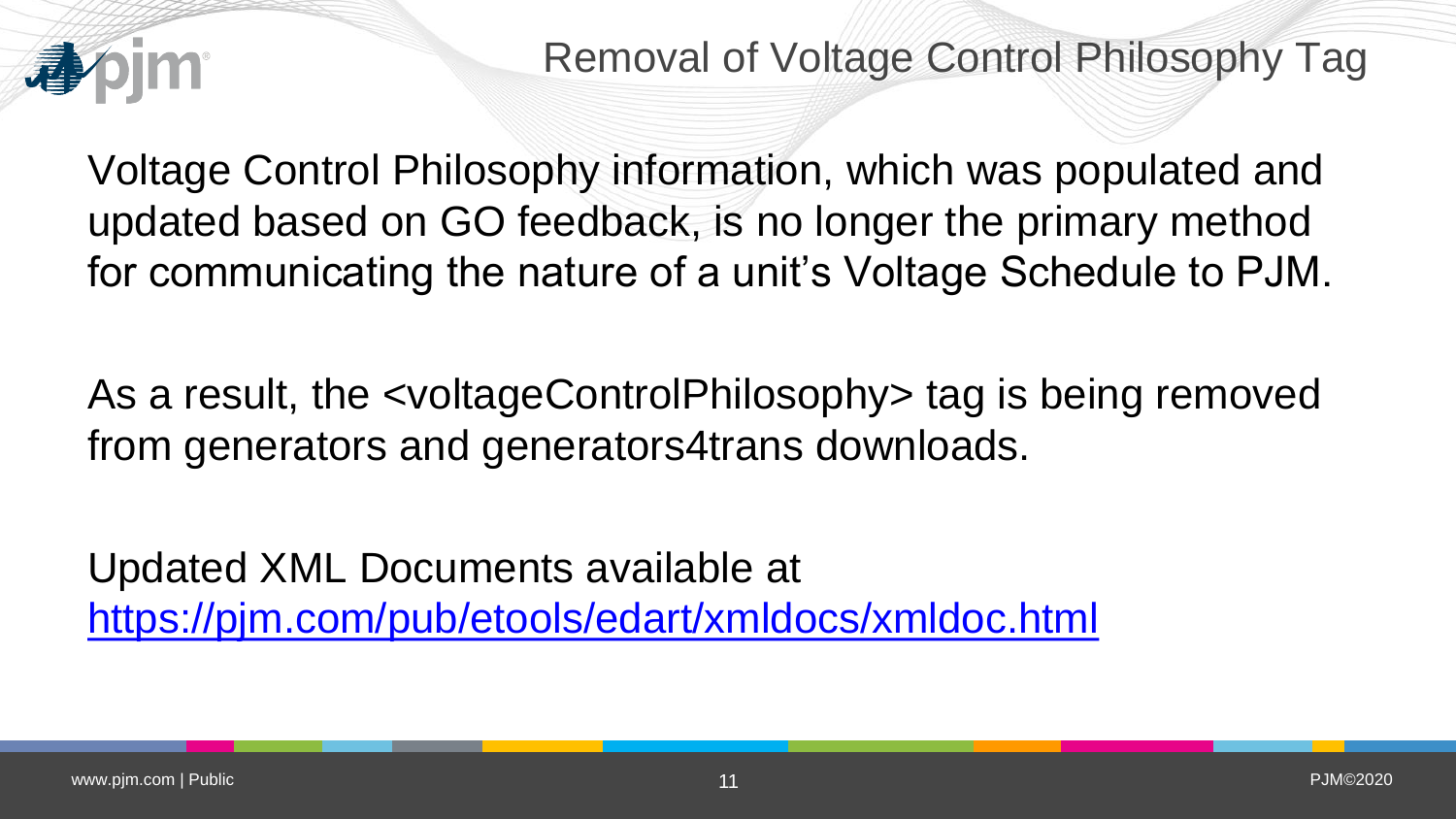

Text & CSV Files in Notepad

Text & CSV files auto-generated by eDART are not opening up properly in Notepad.

• Carriage returns not being handled properly leading to a block of text.

Files have been fixed to properly handle carriage returns and display line breaks.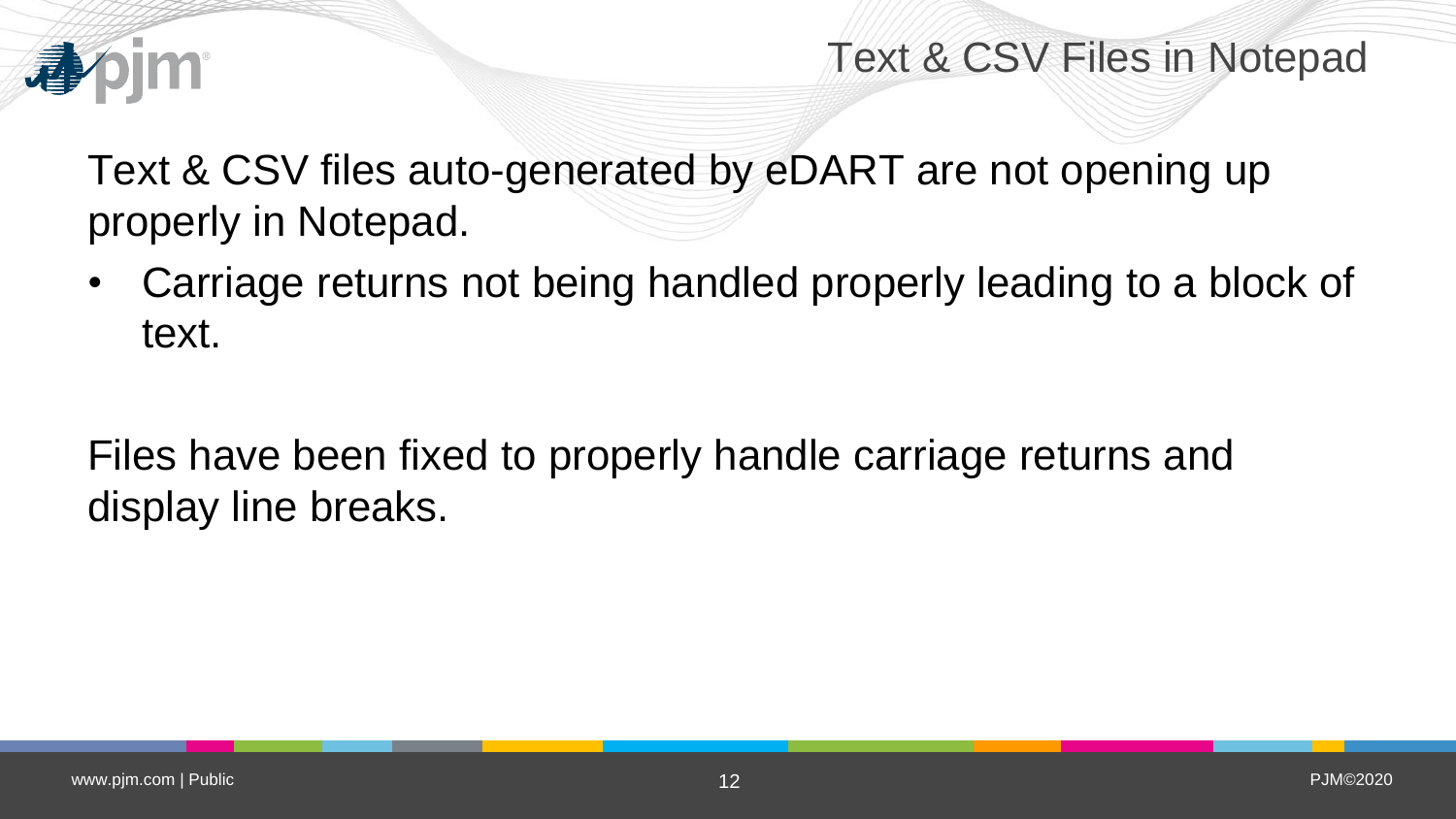

### Text & CSV Files in Notepad

#### Before After

#### equiplist\_prechange.csv - Notepad

#### File Edit Format View Help

TIMESTAMP: 03-26-2020,13:36:34TYPE,COMPANY,ZONE,STATION,VOLTAGE,NAME,LONG NAMEBRKR,AE,AE,ABSECON,69 KV,CAR ABRKR,AE,AE,ATCO,69 KV,OCB B,ATCO OCB BBRKR,AE,AE,ATCO,69 KV,OCB P,ATCO OCB PBRKR,AE,AE,BARNEGAT,69 KV,( BRKR,AE,AE,BRIDGEPO,22 KV,DUM GEN,BRIDGEPO DUM GEN DISBRKR,AE,AE,BRIDGEPO,22 KV,LOGANDIS,BRIDGEPO LOG BUTLER VCLP DUMMYBRKR.AE.AE.BUTLER.69 KV.VINELAND.BUTLER VINELAND DISBRKR.AE.AE.CAPEMAY.69 KV.C.CAPEM NFRDM DISBRKR, AE, AE, CARDIFF, 230 KV, Q CB, CARDIFF 230 KV Q CBBRKR, AE, AE, CARDIFF, 230 KV, R DIS, CARDIFF 230 KV R DIS E,AE,CARLLS,69 KV,BUSDISJK,CARLLS BUS DIS JKBRKR,AE,AE,CARLLS,69 KV,BUSDISVW,CARLLS BUS DIS VWBRKR,AE,AE, E,AE,CEDAR,230 KV,MJ,CEDAR MJ CBBRKR,AE,AE,CEDAR,230 KV,MM,CEDAR MM DISBRKR,AE,AE,CEDAR,230 KV,RR\_,CEDAR R CBBRKR,AE,AE,CEDAR.69 KV,GCB IO,CEDAR GCB IO CBBRKR,AE,AE,CEDAR.69 KV,GCB J,CEDAR GCB J CBBRKR,AE 30 KV,GENDUM2,CHAMBERS GENDUM2 DISBRKR,AE,AE,CHESTNAE,69 KV,85-51,CHESTNAE 85-51 DISBRKR,AE,AE,CHESTNA RKR, AE, AE, CHURCHTO, 230 KV, S, CHURCHTO S DISBRKR, AE, AE, CHURCHTO, 230 KV, U, CHURCHTO U CBBRKR, AE, AE, CHURCHTO AE, AE, CHURCHTO, 69 KV, XFMRGCBD, CHURCHTO XFMR GCB DBRKR, AE, AE, CHURCHTO, 69 KV, Y, CHURCHTO Y CBBRKR, AE, AE, N,69 KV,OCB M,CORSON OCB MBRKR,AE,AE,CORSON,69 KV,OCB N,CORSON OCB NBRKR,AE,AE,CORSON,69 KV,PQ,CORSON P NT HVB03 CBBRKR, AE, AE, CROWNPNT, 230 KV, HVB04, CROWNPNT HVB04 CBBRKRAE.AE.CUMB AE.13.8 KV.DUMAUXLI **BUSGCBR** CBBRKR, AE, AE, CUMB AE, 230 KV, BUSGCBU, CUMB AE BUSGCBU CBBRKR.AE.AE.CUMB AE.230 KV.DIS K.CUME CBBRKR\_AE\_AE\_DENNIS\_230 KV,GCB E\_DENNIS GCB E RKR\_AE\_AE\_DENNIS\_230 KV\_GCB D\_DENNIS GCB D **CBBRKRAE** ,EGGHARBO,69 KV,AA,EGGHARBO AA DISBRKR, AE, AE, EGGHARBO, 69 KV, B CB, EGGHARBO B CB **CBBRKRAE AE EGG** NGLAND,138 KV,452-L,ENGLAND 452-L CBBRKR,AE,AE,ENGLAND,138 KV,452-N,ENGLAND 452-N CBBRKRAE.AE.ENGLAND. RTON OCB ABRKR, AE, AE, FAIRTON, 69 KV, OCB G, FAIRTON OCB GBRKR, AE, AE, FAIRTON, 69 KV, OCB J, FAIRTON OCB J **CBBR** B<sub>1</sub> CBBRKR AE AE HIGBEE 23 KV B2 HIGBEE B2 CBBRKR AE AE HIGBEE 23 KV B3 HIGBEE B3 **CBBRKRAEAI** DISBRKR, AE, AE, HIGBEE, 69 KV, BUSOCB C, HIGBEE BUSOCB CBRKR, AE, AE, HIGBEE, 69 KV, BUSOCB D, HIGBEE BUSOCB DBRKR, A BRKR, AE, AE, HURON, 69 KV, B CB, HURON 69 KV B CB CBBRKR, AE, AE, HURON, 69 KV, BB, HURON BB DISBRKR AE AE HUR KV BUSSECBC DISBRKR, AE, AE, LAKEAVEN, 69 KV, CS1, LAKEAVEN CS1 DISBRKR, AE, AE, LAKEAVEN, 69 KV, CS2, LAKEAVEN D CBBRKR, AE, AE, LANDIS, 138 KV, ES, LANDIS ES DISBRKR, AE, AE, LANDIS, 138 KV, J, LANDIS J CBBRKR, AE, AE, LANDIS, 138 KV, LDI **CB.LENOX AE N CB** CBBRKR, AE, LENOX AE, 69 KV, OCB D, LENOX AE OCB D CBBRKR, AE, LENOX AE, 69 KV, OCB L, LEI ,CAPGCBAW,LEWIS CAP GCB AWBRKR,AE,AE,LEWIS,69 KV,CAPOCBW,LEWIS CAP OCB WBRKR,AE,AE,LEWIS,69 KV,CU CB,L OCB SBRKR, AE, AE, LEWIS, 69 KV, R, LEWIS R CBBRKR, AE, AE, LEWIS, 69 KV, XFMROCBD, LEWIS XFMROCB DBRKR, AE, AE, LEWIS ENWO.69 KV.CAPOCBC.LINDENWO CAP OCB CBRKR.AE.AE.LINDENWO.69 KV.DUM15372.LINDENWO DUM15372BRKR.AE.AE.LI DISBRKR, AE, AE, MERION, 138 KV, DS D, MERION DS D DISBRKR, AE, AE, MERION, 138 KV, DS E, MERION DS E **DISBRKRA** E,MICKLETO,230 KV,EE,MICKLETO EE CBBRKR,AE,AE,MICKLETO,230 KV,ES,MICKLETO 230 KV ES CBBRKR,AE,AE,MICKLETO,2 ETO,69 KV,AT,MICKLETO AT DISBRKR,AE,AE,MICKLETO,69 KV,AU,MICKLETO AU DISBRKR,AE,AE,MICKLETO,69 KV,BD,MICKLI 9 KV,PP,MICKLETO PP CBBRKR,AE,AE,MICKLETO,69 KV,QQ,MICKLETO QQ CBBRKR,AE,AE,MICKLETO,69 KV,RR,MICKLETO RR CBBRKR, AE, AE, MIDD AE, 69 KV, OCB F, MIDD AE OCB F CBBRKR, AE, AE, MIDD AE, 69 KV, OCB N, MIDD AE 69 KV OCB N CBBRKI MILL P DISBRKR, AE, AE, MILL, 138 KV, Q, MILL Q CBBRKR, AE, AE, MILL, 138 KV, R, MILL R DISBRKR, AE, AE, MILL, 138 KV, S, MILL S CBI

| equiplist_postchange.csv - Notepad                                 | $\Box$ | $\times$ |
|--------------------------------------------------------------------|--------|----------|
| File Edit Format View Help                                         |        |          |
| TIMESTAMP: 05-04-2020, 18:47:54                                    |        | ۸        |
|                                                                    |        |          |
| TYPE.COMPANY.ZONE.STATION.VOLTAGE.NAME.LONG NAME                   |        |          |
| BRKRAE.AE.ABSECON.69 KV.BC.ABSECON BC<br><b>DIS</b>                |        |          |
| BRKR.AE.AE.ABSECON.69 KV.CARDFDUM.ABSECON CARDFDUM DIS             |        |          |
| BRKR AE AE ABSECON 69 KV CHESTNUT ABSECON CHESTNUT<br><b>DIS</b>   |        |          |
| BRKR.AE.AE.ABSECON.69 KV.DUM14146.ABSECON DUM14146                 |        |          |
| BRKR.AE.AE.ABSECON.69 KV.DUMLEWIS.ABSECON DUMLEWIS DIS             |        |          |
| BRKRAE.AE.ABSECON.69 KV.I.ABSECON I<br><b>DIS</b>                  |        |          |
| BRKRAE.AE.ABSECON.69 KV.K.ABSECON K<br>CB                          |        |          |
| BRKRAE.AE.ABSECON.69 KV.L.ABSECON L<br>CB                          |        |          |
| BRKRAE.AE.ABSECON.69 KV.LEWIS.ABSECON LEWIS<br><b>DIS</b>          |        |          |
| BRKRAE.AE.ABSECON.69 KVM.ABSECON M<br>CВ                           |        |          |
| BRKRAE.AE.ABSECON.69 KV.R.ABSECON R<br><b>DIS</b>                  |        |          |
| BRKRAE.AE.ATCO.69 KV.BUSABSST.ATCO BUS ABS ST                      |        |          |
| BRKRAEAEATCO.69 KV.BUSDISVW.ATCO BUS DIS VW                        |        |          |
| BRKR, AE, AE, ATCO, 69 KV, BUSDISWS, ATCO BUS DIS WS               |        |          |
| BRKRAEAEATCO.69 KV.CAPGCBG.ATCO CAP GCB G                          |        |          |
| BRKRAE.AE.ATCO.69 KV.DUM14198.ATCO<br><b>DUM14198</b>              |        |          |
| BRKR, AE, AE, ATCO, 69 KV, DUM14199, ATCO DUM14199                 |        |          |
| BRKR AE AE ATCO 69 KV OCB A ATCO<br>OCB <sub>A</sub>               |        |          |
| BRKRAE.AE.ATCO.69 KV.OCB B.ATCO<br><b>OCB B</b>                    |        |          |
| BRKRAEAEATCO.69 KV.OCB PATCO OCB P                                 |        |          |
| BRKR, AE, AE, BARNEGAT, 69 KV, CB A, BARNEGAT CB A<br>CB           |        |          |
| BRKR AE AE BARNEGAT 69 KV DUMC1 BARNEGAT DUMC1<br><b>DIS</b>       |        |          |
| BRKRAE.AE.BARNEGAT.69 KV.DUMC1.BARNEGAT DUMC1<br><b>DIS</b>        |        |          |
| BRKRAE.AE.BARNEGAT.69 KV.DUMC2.BARNEGAT DUMC2<br><b>DIS</b>        |        |          |
| BRKR, AE, AE, BARNEGAT, 69 KV, DUMC2, BARNEGAT DUMC2<br><b>DIS</b> |        |          |
| BRKRAE.AE.BARNEGAT.69 KV.DUMI.BARNEGAT DUMI<br><b>DIS</b>          |        |          |
| BRKRAE.AE.BARNEGAT.69 KV.E.BARNEGAT E<br>CB                        |        |          |
| BRKRAE.AE.BARNEGAT.69 KV.F.BARNEGAT F<br>CB                        |        |          |
| BRKRAE.AE.BARNEGAT.69 KV.G.BARNEGAT G<br>CB                        |        |          |
| BRKRAE AE BARNEGAT 69 KV.H.BARNEGAT H<br>CB                        |        |          |
| BRKR, AE, AE, BECKETT, 69 KV, AB C, BECKETT AB C                   |        |          |
| BRKR AE AE BECKETT 69 KVAB D BECKETT AB D                          |        |          |

 $\Box$ 

 $\times$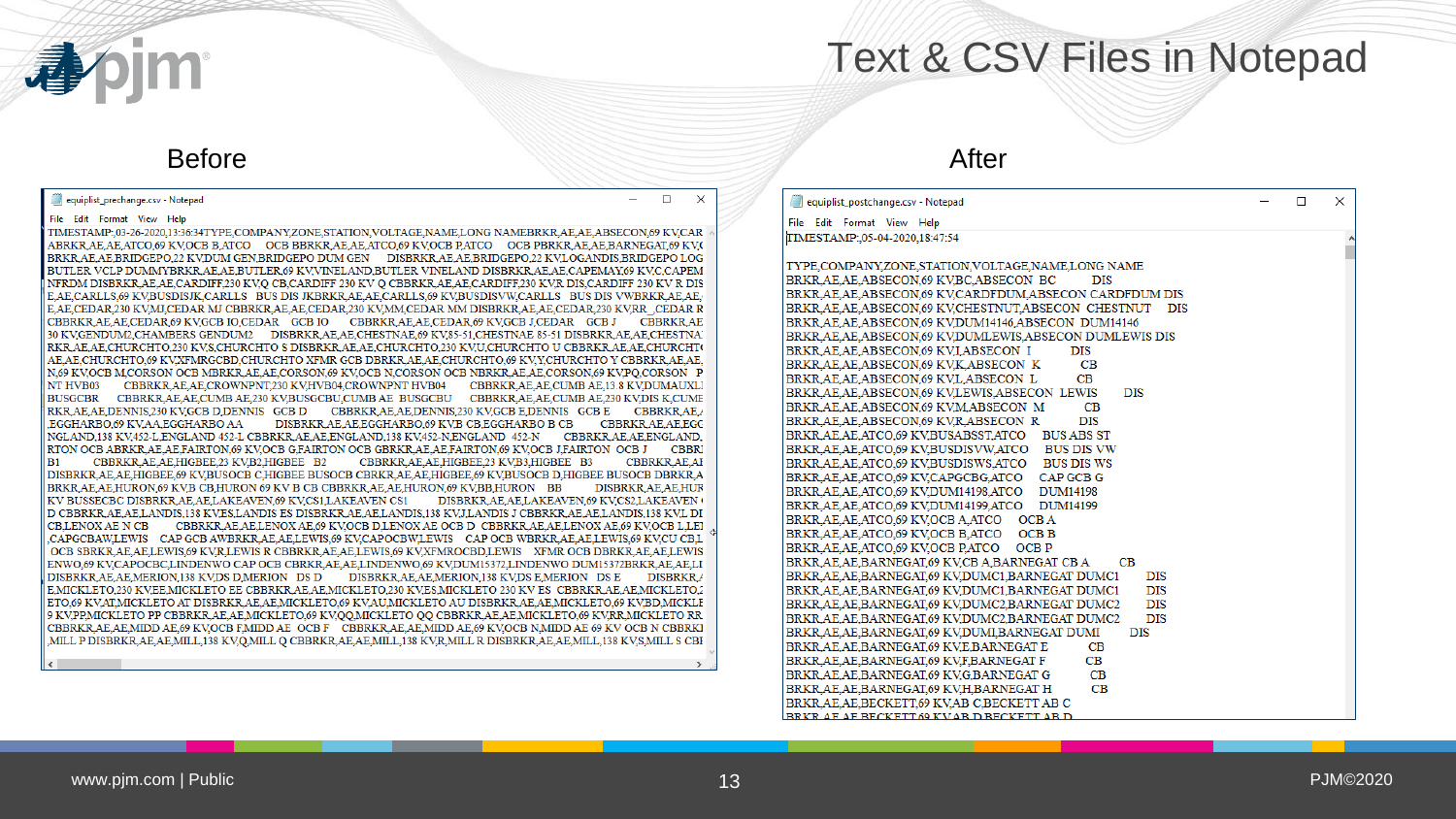

Model Sharing NDA Signoff in eDART

Model Sharing Non-Disclosure Agreement is currently signed monthly in eDART by transmission users.

– Available as XML upload

Issues:

- No validation on name and email address submitted.
- PJM manually deleting invalid signoffs & users needing to resign the NDA

Enhancements:

- Check for valid email addresses.
- Non-corporate email addresses (e.g. Gmail, Yahoo) not allowed.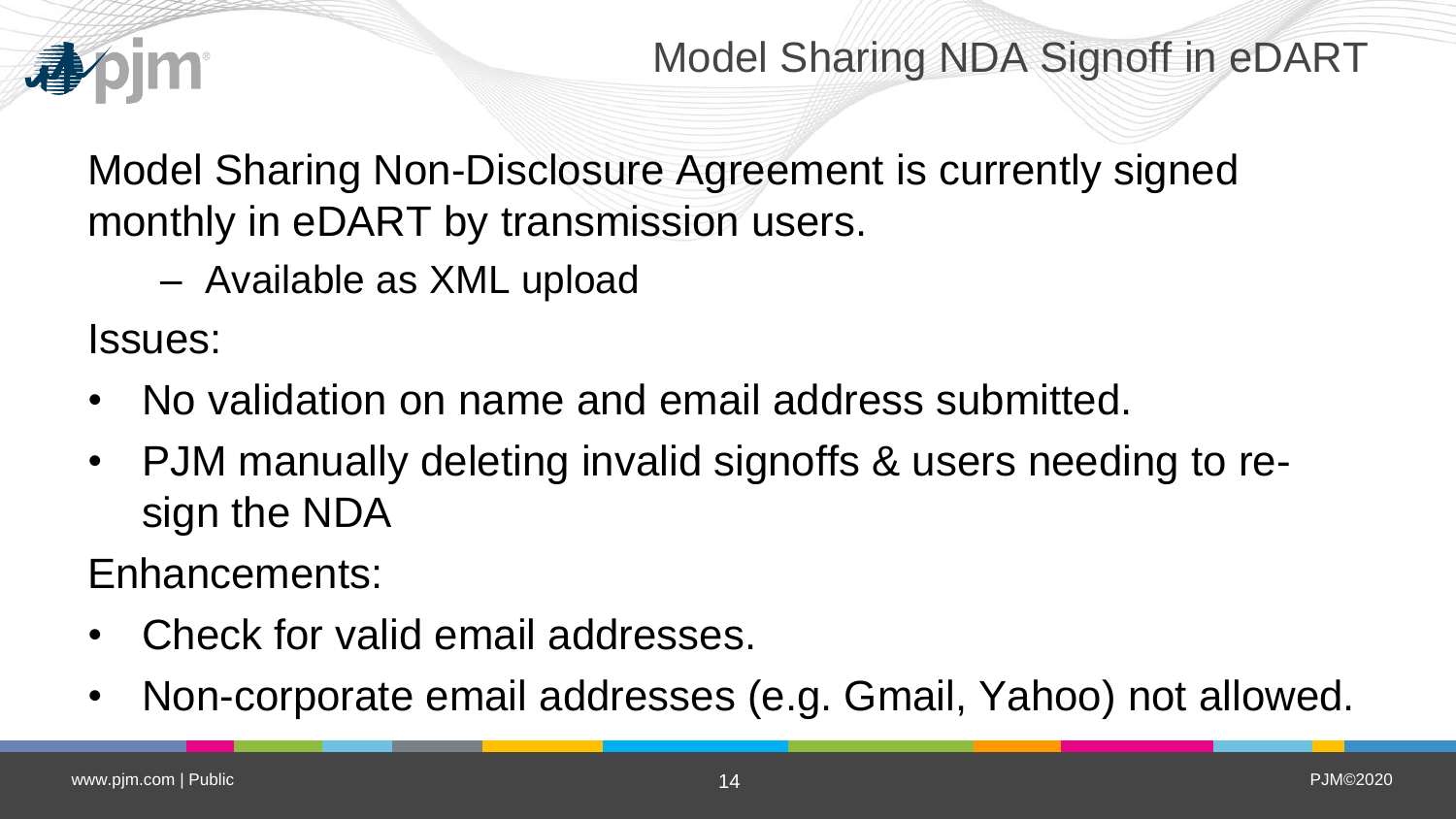

## Future Enhancements – August 2020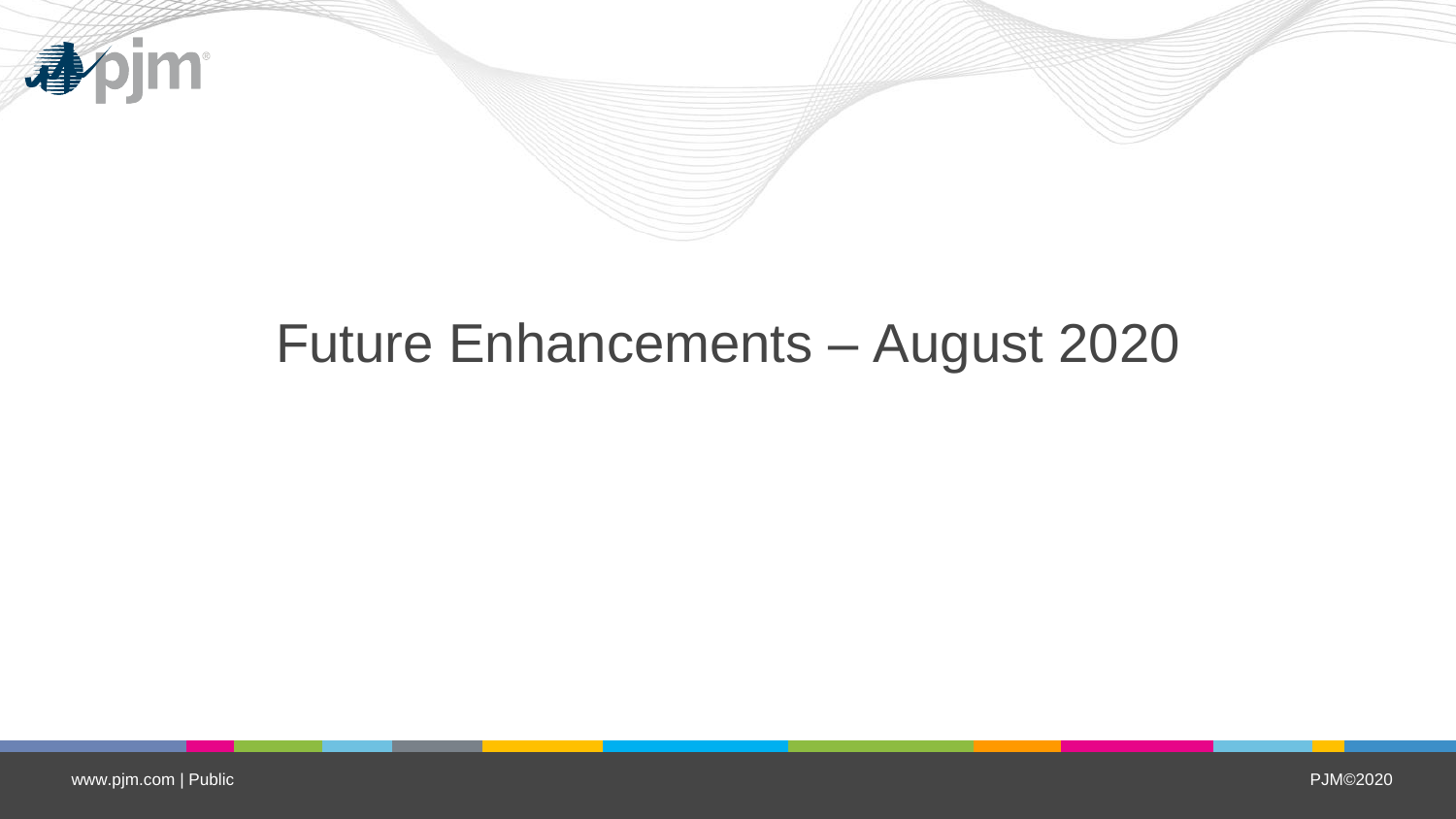

2020 Updates to Linesout Files

The linesout ([https://edart.pjm.com/reports/linesout.txt\)](https://edart.pjm.com/reports/linesout.txt) and linesout\_new ([https://edart.pjm.com/reports/linesout\\_new.txt\)](https://edart.pjm.com/reports/linesout_new.txt) files were designed to be easily read by users but it has been observed that several users are now using programs to scrape the data from the files.

The information in the files is available via XML downloads in eDART (emsoutage/ems\_outage and toimwg) and anyone with an automated download process should utilize the eDART XML download option.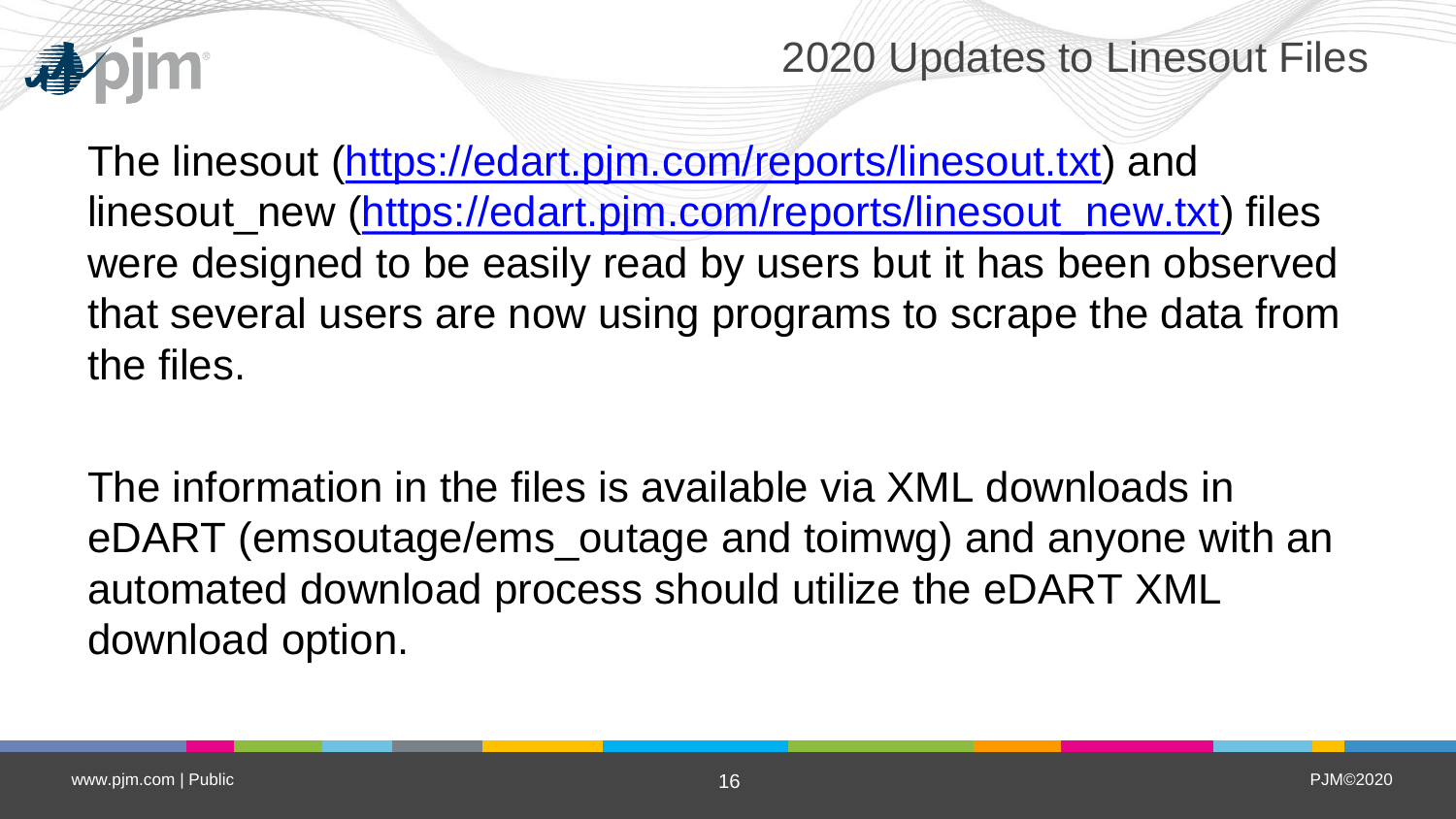

### 2020 Updates to Linesout Files

## August 2020 Updates:

- Attempts to download the linesout and linesout\_new files will be throttled.
- Throttling being extended to other external eDART files
	- Files are available when new data is available or after throttle time; whichever is sooner.
- External files will also be available via the Transmission Tickets Menu in eDART.
	- Option to select which files to download.
	- Zip file will be downloaded with selected files.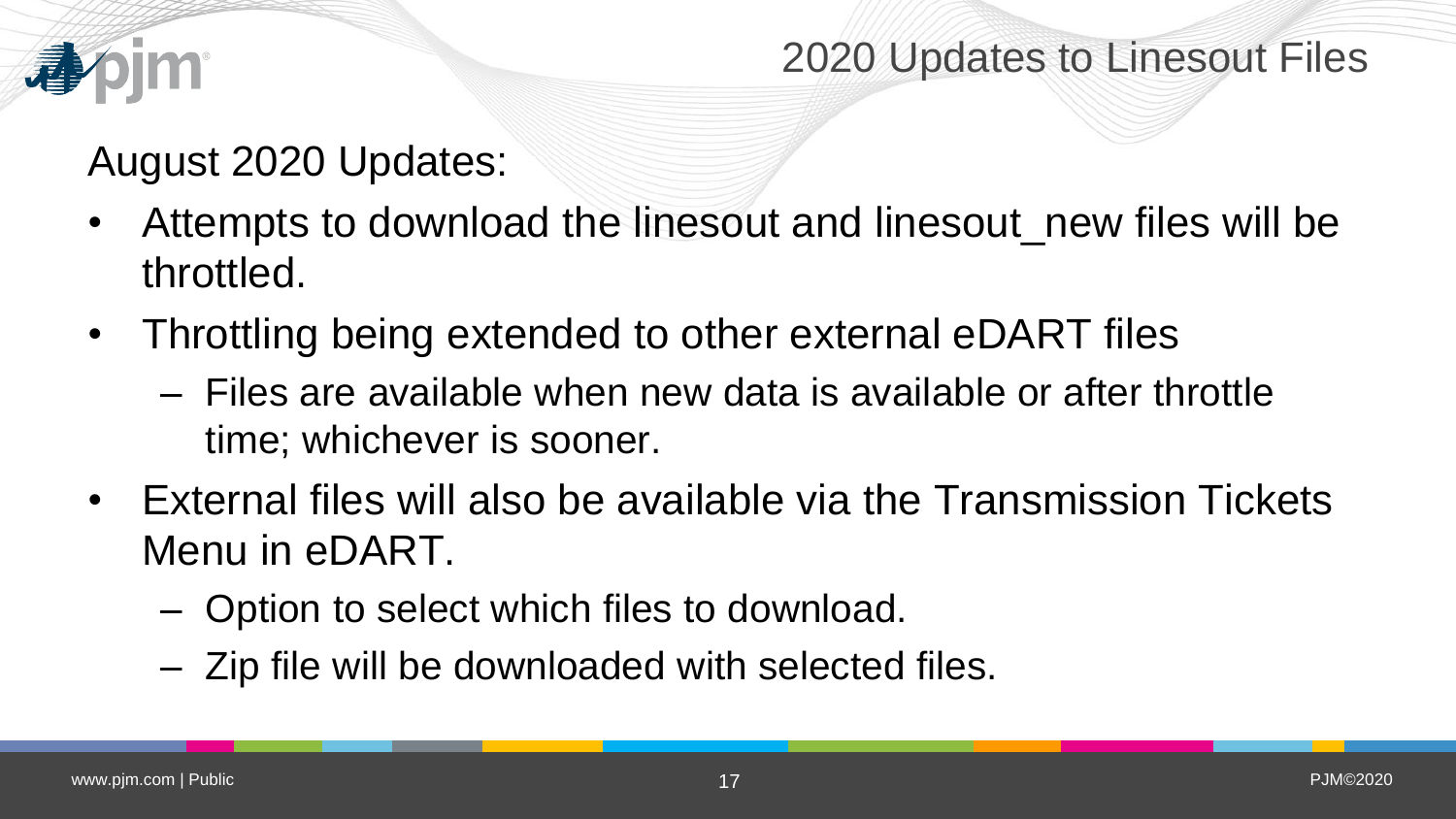

## Updates to Other eDART Files

| <b>File</b>                                 | <b>Update Frequency</b> | <b>Throttle time</b><br>(minutes) |
|---------------------------------------------|-------------------------|-----------------------------------|
| <b>Voltage Limits</b>                       | <b>Daily</b>            | 30                                |
| <b>Equipment List/Complete Descriptions</b> | Quarterly               | 30                                |
| Linesout                                    | 5 minutes               | 5                                 |
| Linesout_new                                | 5 minutes               | 5                                 |
| <b>Ratings</b>                              | <b>Twice a Day</b>      | 30                                |
| <b>Temporary Ratings</b>                    | <b>Twice a Day</b>      | 30                                |
| <b>NERC Alert Ratings Changes</b>           | <b>Twice a Day</b>      | 30                                |
| <b>TERM Reasons List</b>                    | Daily                   | 30                                |
| <b>RTEP Tickets</b>                         | 5 minutes               | 5                                 |
| <b>NERC Alert Linesout</b>                  | <b>Daily</b>            | 30                                |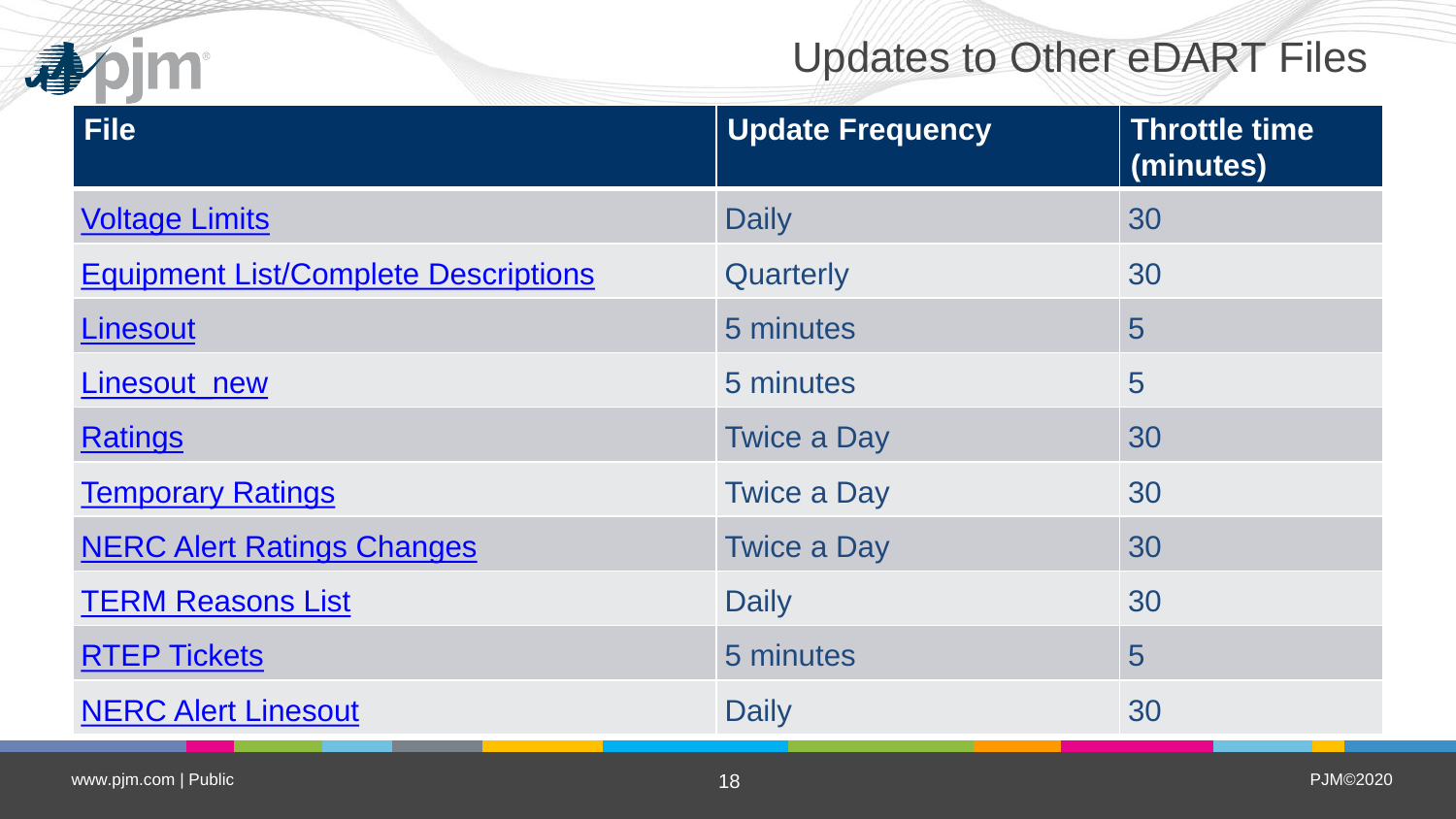

Cut-In Tasks on Trans Ticket – Current State

## Current State

- There are cut-in tasks that if not completed, can hold up the energization of cut-in equipment. e.g. Monitored Priority, Ratings, Contingency, Connectivity, SE Override, Telemetry
- There is limited TO visibility to current statuses of the cut-in tasks.

Future eDART enhancement to provide the status of the cut-in tasks on the transmission tickets.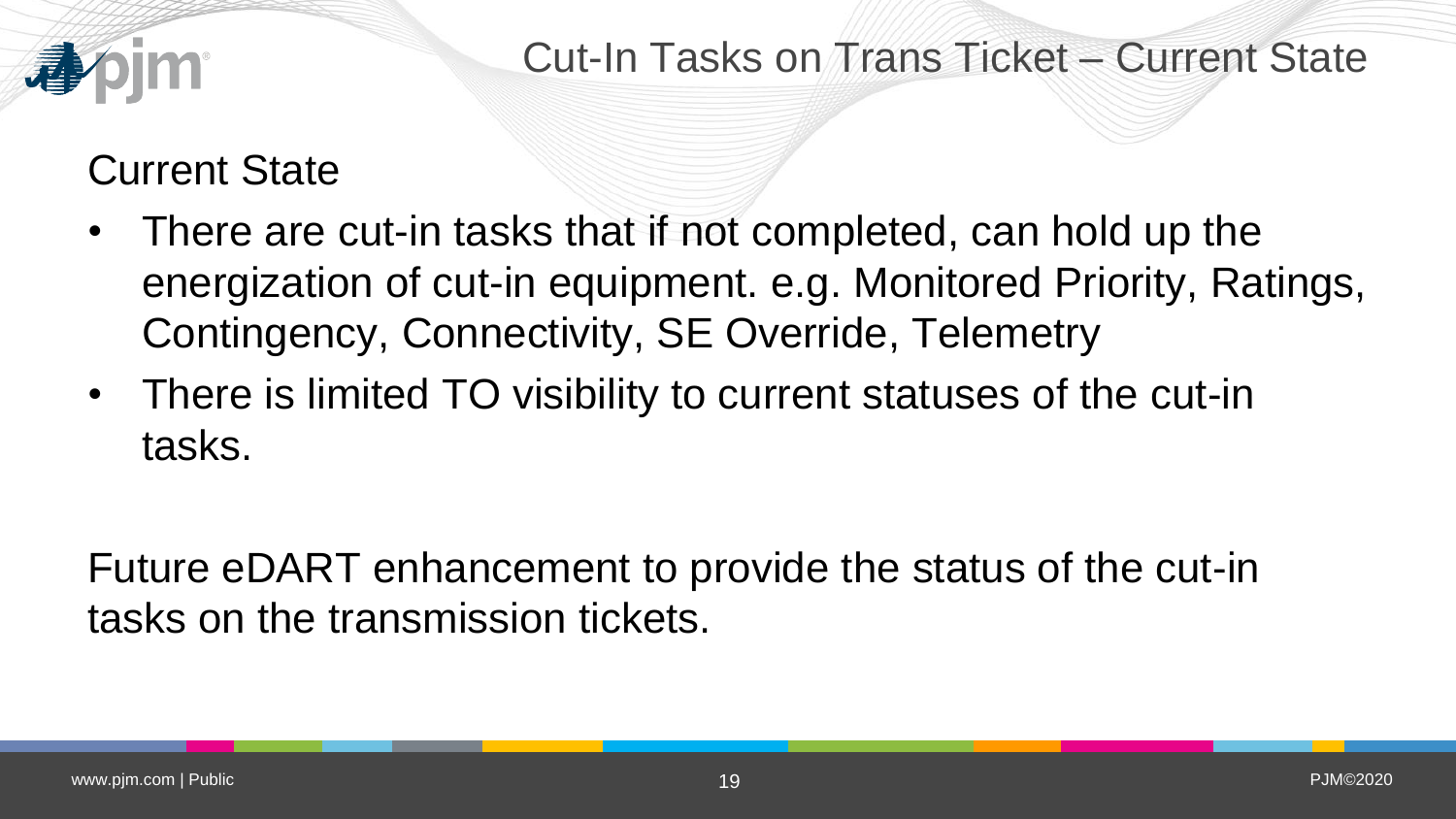

### Cut-In Tasks on Trans Ticket

## New <cutInInfo> section will be added to Transmission Tickets downloads to display the cut-in details and tasks status.

<cutInInfo> <cutInTitle>New Transformer</cutInTitle> <cutInStatus>Complete</cutInStatus> <cutInTask> <name>Rating</name> <status>Complete</status>  $\le$ /cutInTask> <cutInTask> <name>Connectivity</name> <status>Complete</status>  $\le$ /cutInTask> <cutInTask> <name>Telemetry</name> <status>Complete</status>  $\le$ /cutInTask> </cutInInfo>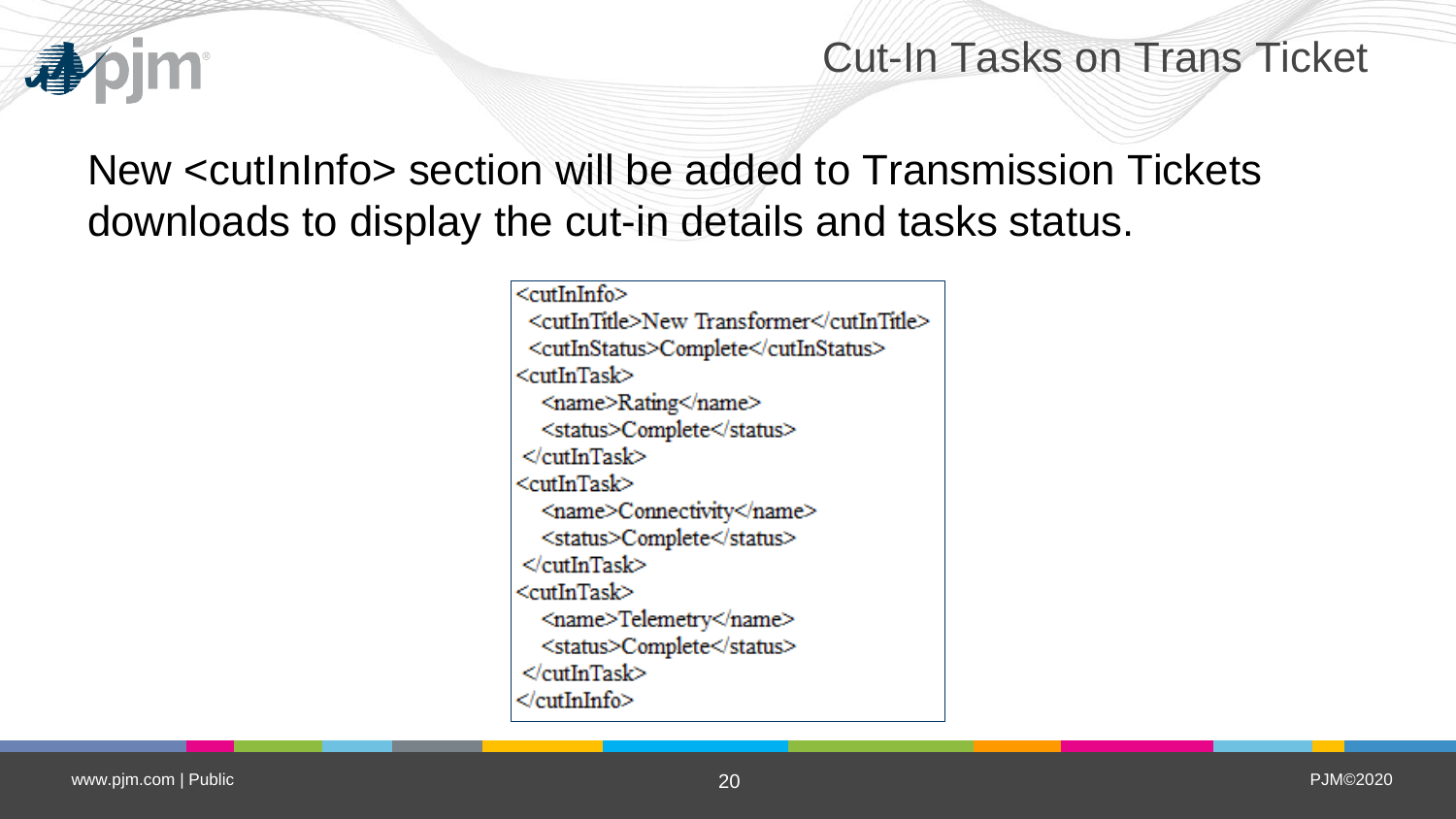

## Cut-In Tasks on Trans Ticket

New download called 'cutinreport' will return a list of transmission tickets and their <cutInInfo>. <cutInReport>

Parameters:

- start date
- end date
- ready (T/F)
- not ready (T/F)
- includenotify (T/F)

<cutInInfo> <ticketId>1</ticketId> <cutInTitle>New Transformer</cutInTitle> <cutInStatus>Complete</cutInStatus>  $<$ cutInTask $>$ <name>Rating</name> <status>Complete</status>  $\ll$ cutInTask $\gt$  $\ll$ cutInInfo>  $<$ cutInInfo $>$ <ticketId>2</ticketId> <cutInTitle>Retire CB2</cutInTitle> <cutInStatus>Sufficient</cutInStatus>  $<$ cutInTask $>$ <name>Rating</name> <status>Near Term</status>  $\le$ /cutInTask>  $\ll$ cutInInfo> <cutInReport>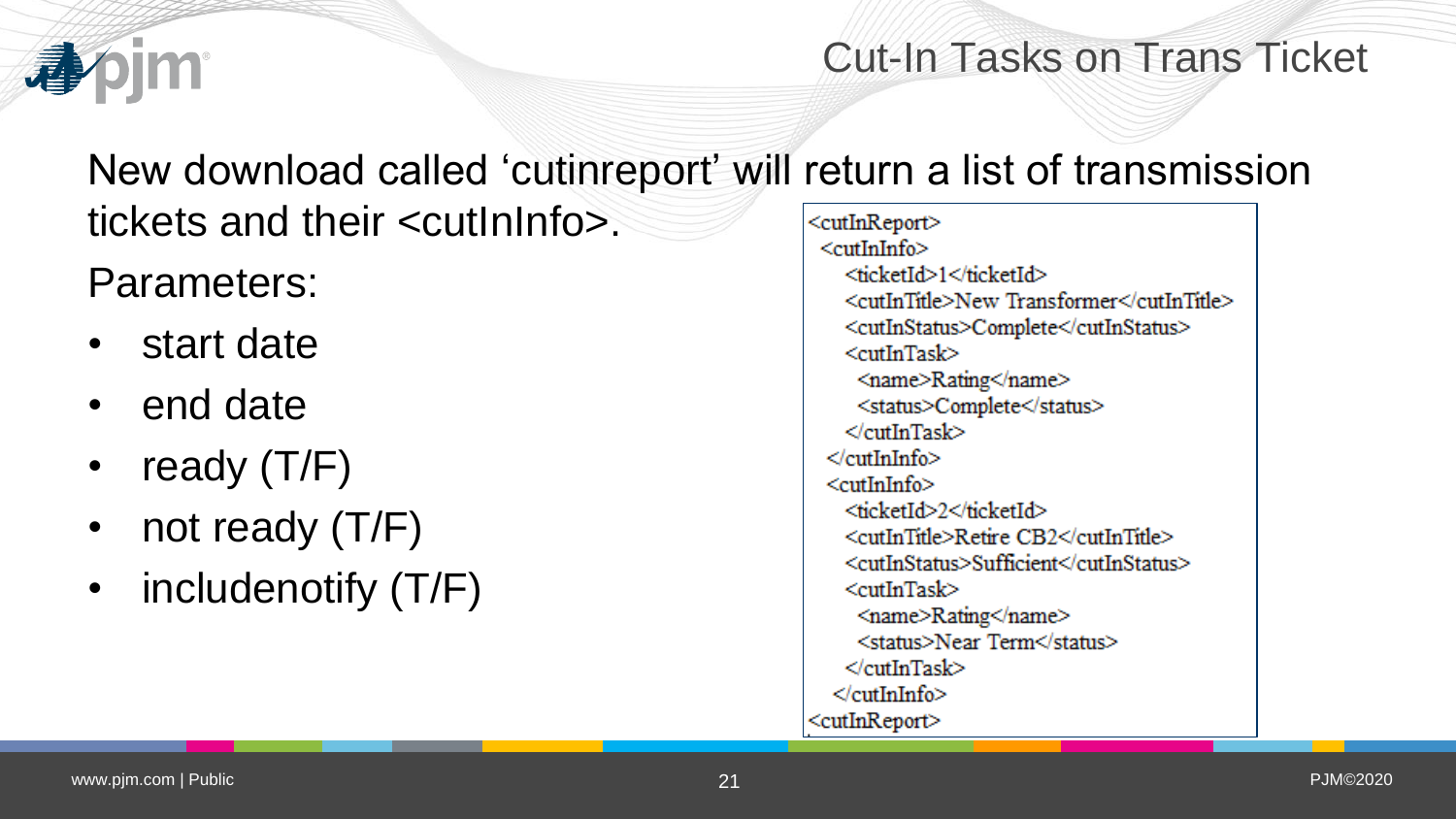

Equipment for switching (takeout/restore) are usually out for a short duration at the beginning or the end of an outage ticket.

Currently, TOs are either

- noting these in the description of work,
- adding the equipment to the ticket with staggered dates or
- adding the equipment to the ticket for the duration of the outage.

Future eDART functionality to clearly identify the equipment for takeout and/or restore only.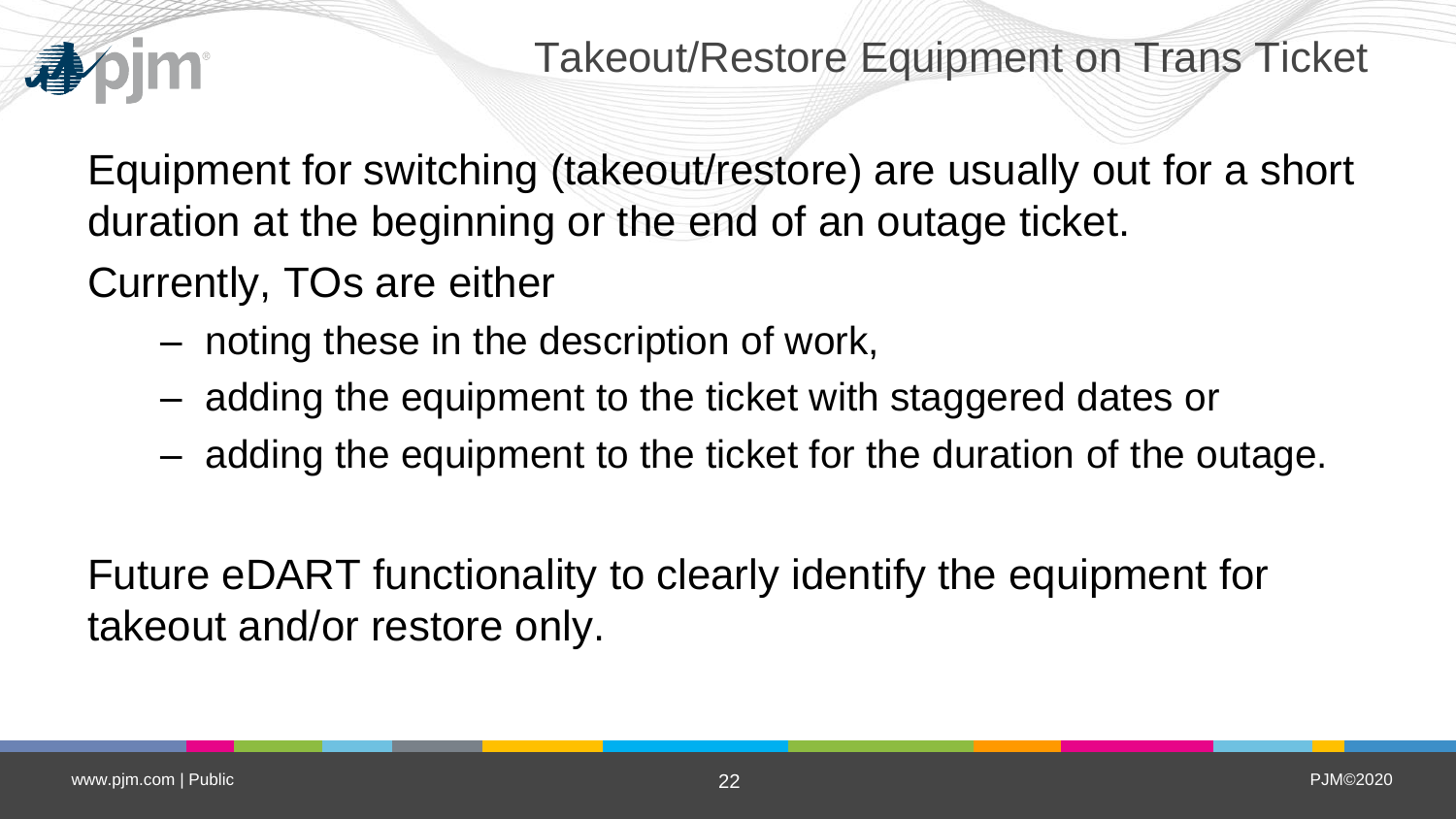

New Equipment Status will be available to identify equipment for takeout and/or restore only on Transmission Ticket uploads:

- $-$  T  $\rightarrow$  Takeout Only
- $-$  TR  $\rightarrow$  Takeout & Restore
- $-$  R  $\rightarrow$  Restore Only

New <takeout restore> section will be added to transmission ticket downloads for takeout and restore equipment.

> <takeout restore> <equipment ta id="12345"> <status>T</status>  $\leq$  equipment> <equipment ta id="54321"> <status>TR</status>  $\leq$  equipment> </takeout restore>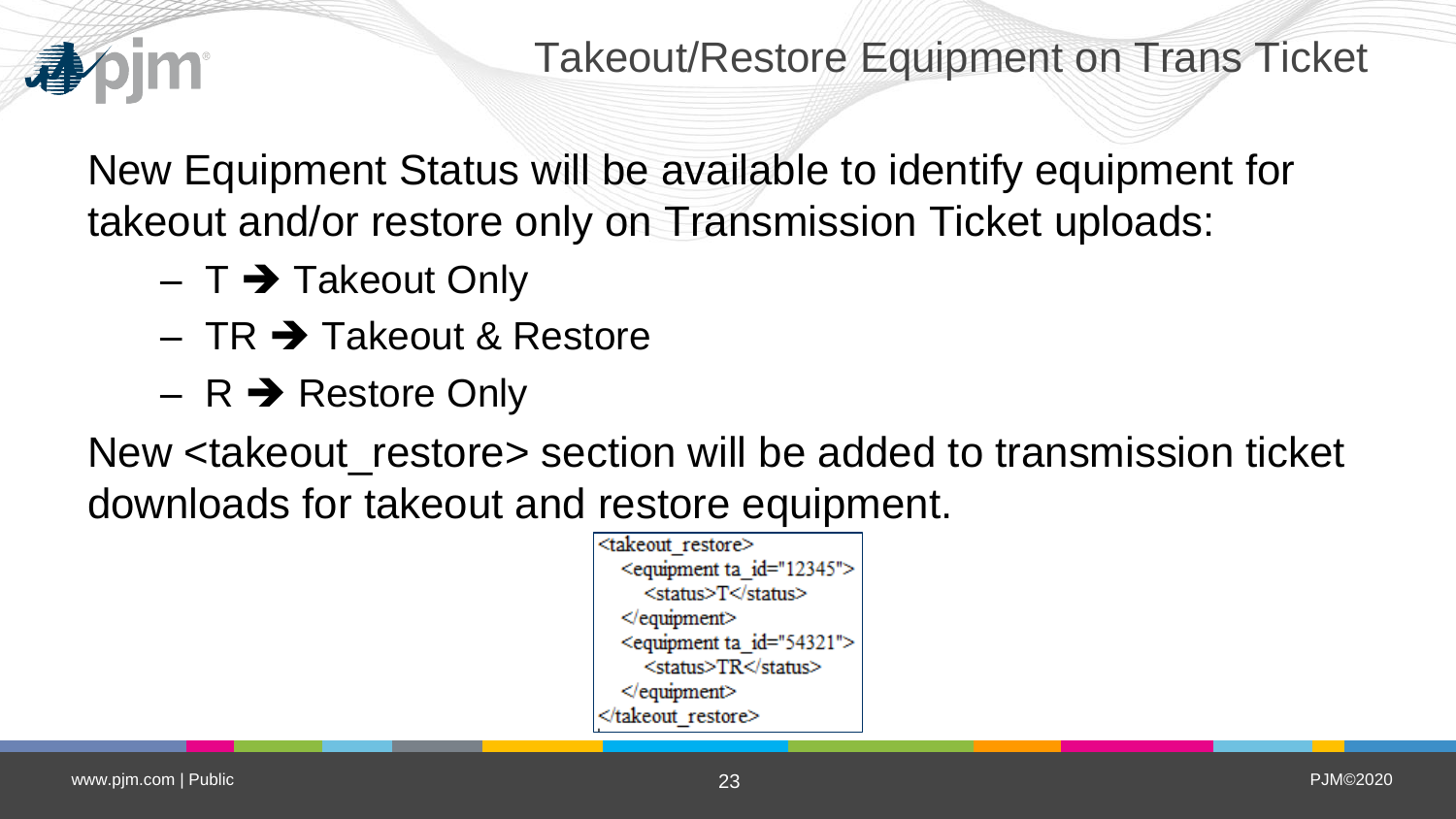

Transmission Outage Tickets for SVCs

## Current State

- SVCs must be in a separate transmission ticket.
- Other equipment out as part of the SVC job must be in a separate transmission ticket; including the SVC breaker.

Future enhancement to allow users to create transmission tickets with mixture of SVCs and non-SVCs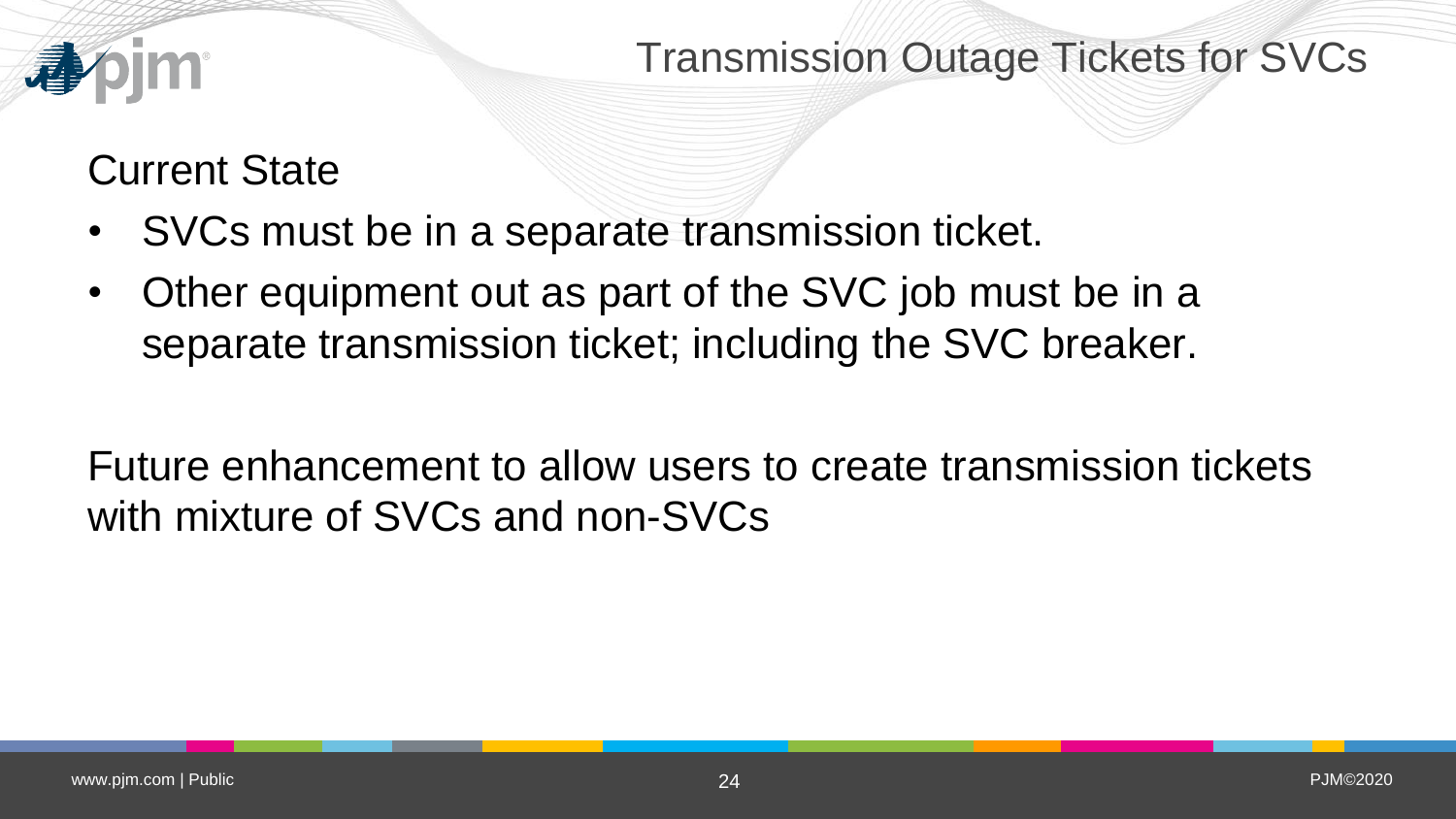

Transmission Outage Tickets for SVCs

SVCs (equipment type = GEN) can be included on the same transmission ticket as other equipment types.

- SVC can be O (open) if out of service or C (closed) if in service.
	- Min and Max MVAR values not required.
- SVC can be used for takeout and restore.

New Equipment Status will be available to identify if ticket is for a reduction in SVC output:  $RE \rightarrow Reactive$ .

- Min and Max MVAR values required.
	- <min\_var> changed to <min\_mvar>
	- <max\_var> changed to <max\_mvar>